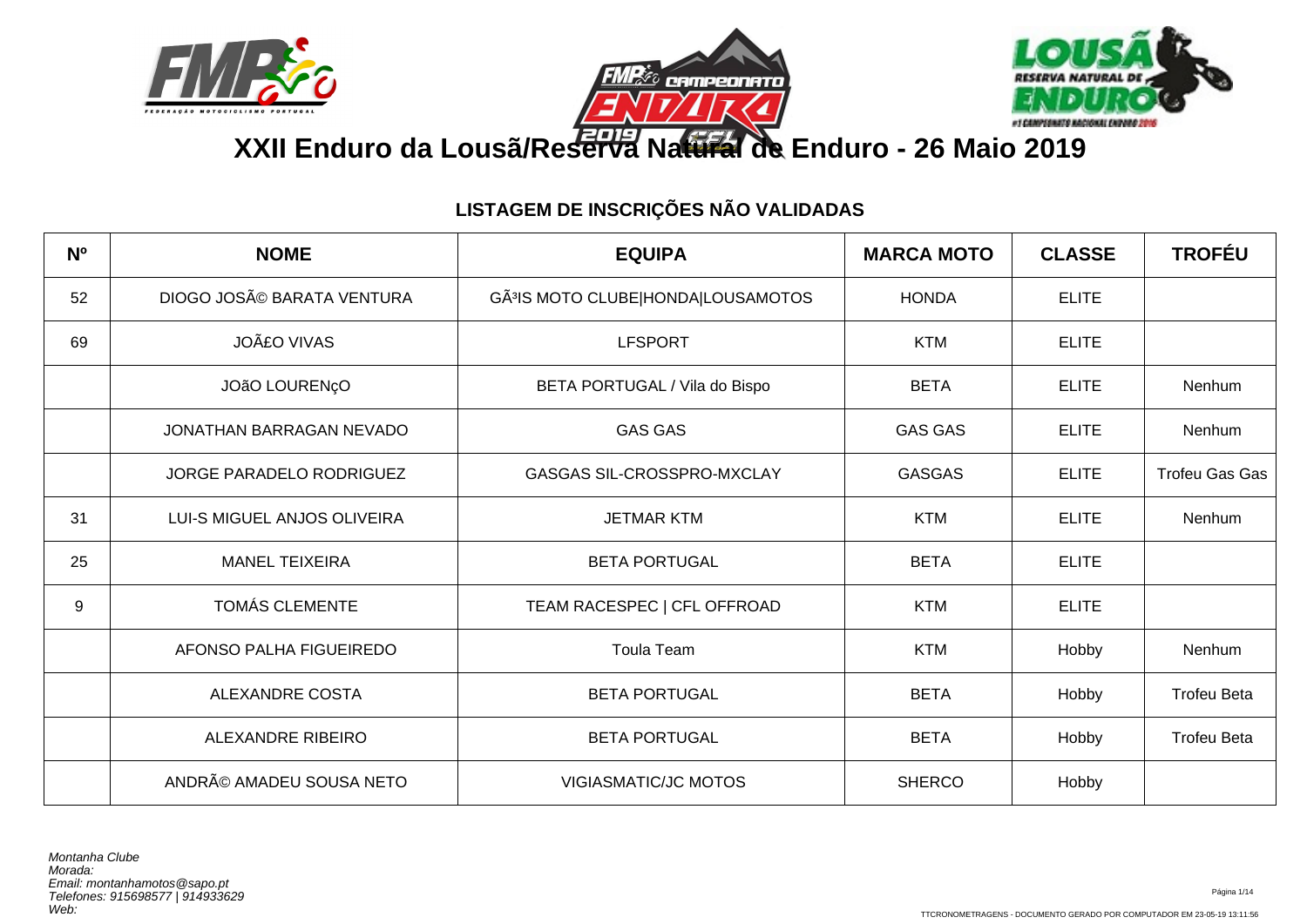| ANDRÈ LOPES BERNARDES      | <b>VITAUTO</b>                         | <b>HUSQVARNA</b> | Hobby | Nenhum             |
|----------------------------|----------------------------------------|------------------|-------|--------------------|
| ANDRé BAZAN                | Metralhas                              | <b>KTM</b>       | Hobby | Nenhum             |
| <b>ANTONIO</b>             | ORT                                    | Husqvarna        | Hobby | Nenhum             |
| ANTONIO FERREIRA DA COSTA  | <b>BETA PORTUGAL</b>                   | <b>BETA</b>      | Hobby | <b>Trofeu Beta</b> |
| <b>ANTONIO NICOLAU</b>     | Montanha clube                         | Ktm 450 exc      | Hobby | Nenhum             |
| AVELINO CASTELÃO           | TEAM RACESPEC / CFL OFFROAD            | <b>KTM</b>       | Hobby | Airoh 2            |
| <b>CESAR SILVA</b>         | OS.CAR                                 | <b>HUSQVARNA</b> | Hobby | Nenhum             |
| <b>CLEMENTE DIAS</b>       | <b>BETA PORTUGAL</b>                   | <b>BETA</b>      | Hobby | <b>Trofeu Beta</b> |
| DANIEL VIEIRA GOMES        | OLIVAL MOTORIZADO ETICSPRO ENDURO TEAM | <b>KTM</b>       | Hobby | Airoh 2            |
| <b>DARIO RIBEIRO</b>       | BETA PORTUGAL / RGBnet.pt              | <b>BETA</b>      | Hobby | <b>Trofeu Beta</b> |
| DAVID DA PAZ MENDES        | Bomcar KTM/Husqvarna                   | Husqvarna        | Hobby | Nenhum             |
| DAVID LUIS TAVARES BRITO   | Raceshop                               | <b>KTM</b>       | Hobby | Nenhum             |
| DIOGO CAVALEIRO SANTOS     | HEMAVI / MOTOSPEEDONLINE               | <b>SHERCO</b>    | Hobby | Sherco Trophy      |
| <b>DIOGO FRANCISCO</b>     | Rugosos Team                           | <b>KTM</b>       | Hobby | Nenhum             |
| <b>DIOGO MIRANDA</b>       | OLIVEIRA RACING TEAM                   | YAMAHA           | Hobby | Nenhum             |
| <b>DIOGO PASCOAL LOPES</b> | Olival Motorizado                      | <b>KTN</b>       | Hobby | Nenhum             |
| <b>EMANUEL SANTOS</b>      | Areia Extreme / Palekes                | <b>KTM</b>       | Hobby | Nenhum             |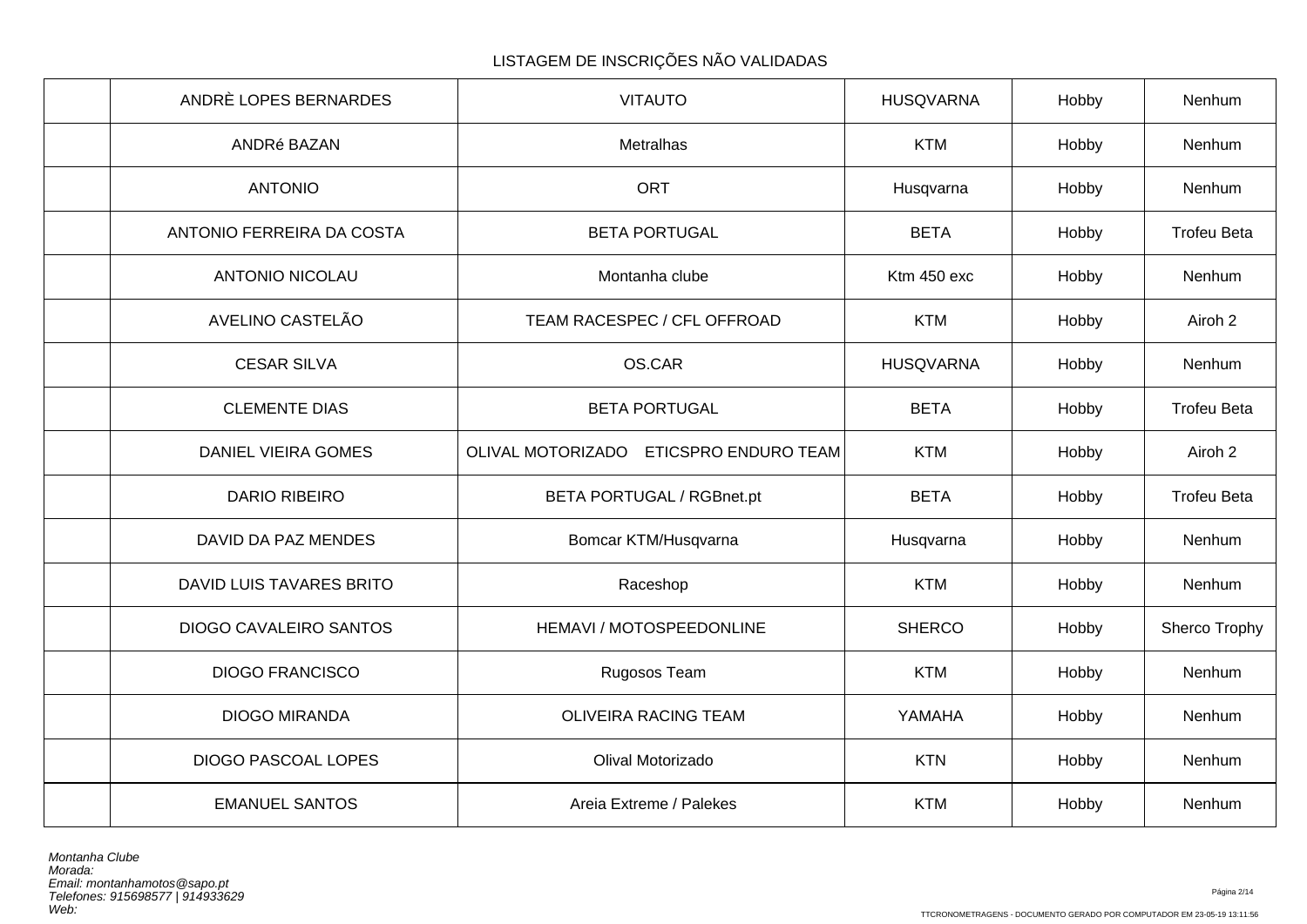|      | <b>FABIO FIGUEIREDO</b>                       | <b>BETA PORTUGAL</b>               | <b>BETA</b>      | Hobby | <b>Trofeu Beta</b>    |
|------|-----------------------------------------------|------------------------------------|------------------|-------|-----------------------|
|      | <b>FáBIO SANTOS</b>                           | <b>SERRA TEAM / MOTOPRO</b>        | <b>KTM</b>       | Hobby | Nenhum                |
|      | FELIPE FROJMOWICZ                             | OesteEnduro                        | <b>KTM</b>       | Hobby | Nenhum                |
|      | FERNANDO MANUEL FERREIRA                      | <b>SPORTMOTOS</b>                  | <b>KTM</b>       | Hobby | Nenhum                |
|      | <b>FERNANDO MINGACHOS</b>                     | <b>SERRA TEAM/MOTOPRO</b>          | <b>KTM</b>       | Hobby | Nenhum                |
|      | FILIPE MIGUEL ANTUNES PUGA                    |                                    | YAMAHA           | Hobby | Nenhum                |
|      | FILIPE SILVéRIO RODRIGUES                     |                                    | <b>GAS GAS</b>   | Hobby | <b>Trofeu Gas Gas</b> |
|      | FRANCISCO MIGUEL FERREIRA MENDES              |                                    | <b>KTM</b>       | Hobby | Nenhum                |
|      | <b>GERARDO SAMPAIO</b>                        | <b>BETA PORTUGAL</b>               | <b>BETA</b>      | Hobby | <b>Trofeu Beta</b>    |
| 1037 | GONÇALO MARIA F. O. B. DE JESUS               | <b>ECMOTO</b>                      | <b>BETA</b>      | Hobby | <b>Trofeu Beta</b>    |
|      | GUSTAVO DANIEL DA SILVA PINHO E COSTA PEREIRA | <b>DNYTEAM</b>                     | <b>KAWASAKI</b>  | Hobby | Nenhum                |
|      | HÉLDER MANUEL LEMOS CASTELO                   | <b>LFSPORT</b>                     | <b>KTM</b>       | Hobby | Nenhum                |
|      | <b>HELDER CASTRO</b>                          |                                    | Husqvarna        | Hobby | Nenhum                |
|      | <b>HENRIQUE SANTOS</b>                        | <b>OCRAM CLIMA TEAM / APMOTORS</b> | Husqvarna        | Hobby | Nenhum                |
|      | HUGO FRANÃSA SILVA                            | <b>JC MOTOS</b>                    | <b>HUSQVARNA</b> | Hobby |                       |
|      | <b>HUGO MICAEL BATISTA</b>                    | BAPTISTA&FELIX,LDA/BETAPORTUGAL    | <b>BETA</b>      | Hobby | <b>Trofeu Beta</b>    |
|      | <b>HUGO TEIXEIRA</b>                          | PINCELARIA UNIVERSAL               | <b>GASGAS</b>    | Hobby | Trofeu Gas Gas        |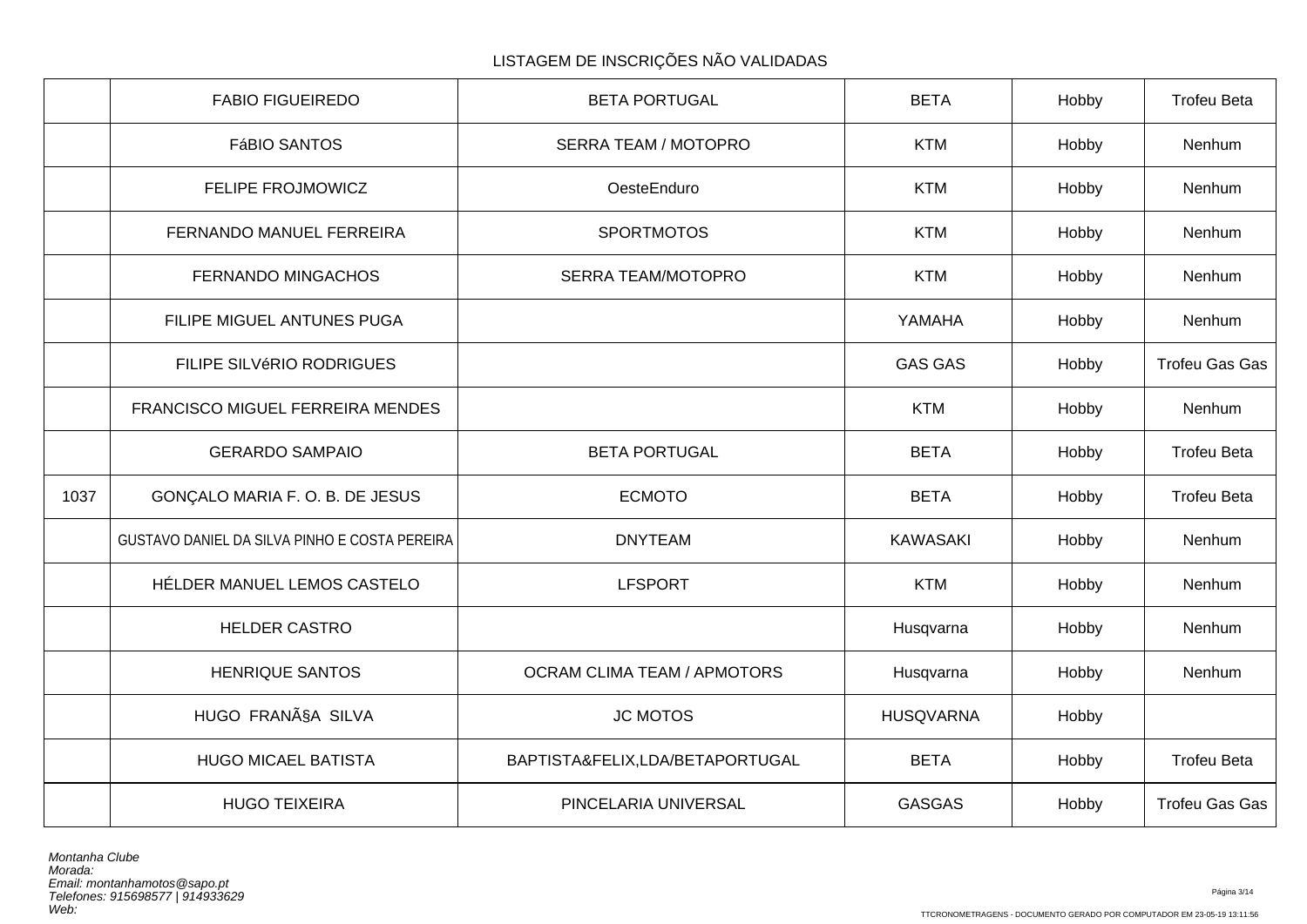| ISMAEL MáRQUEZ EXPóSITO           | <b>HARIES TEAM EXTREM</b>                   | <b>KTM</b>      | Hobby | Nenhum             |
|-----------------------------------|---------------------------------------------|-----------------|-------|--------------------|
| JACINTO FERNANDEZ TINOCO          | <b>HARIES TEAM</b>                          | <b>HUSABERG</b> | Hobby | Airoh 2            |
| JOAO COELHO                       | ORPSmotor                                   | Sherco          | Hobby | Nenhum             |
| <b>JOAO DANIEL BÉRTOLO SIMÕES</b> | PLASIMOES / TEAM FPRACING / RACERS DA SERRA | Ktm             | Hobby | Nenhum             |
| <b>JOAO MAIA</b>                  | TEAM RACESPEC / CFL OFFROAD                 | <b>KTM</b>      | Hobby | Nenhum             |
| <b>JOAO PEDRO FELIX</b>           | <b>BETA PORTUGAL</b>                        | <b>BETA</b>     | Hobby | <b>Trofeu Beta</b> |
| <b>JOÃO MARQUES</b>               | ECMOTO/BETA                                 | <b>BETA</b>     | Hobby | <b>Trofeu Beta</b> |
| JOÃO CARLOS                       | TEAM RACESPEC/ CFL OFFROAD                  | <b>HONDA</b>    | Hobby | Nenhum             |
| <b>JOÃO CABRAL</b>                | <b>Team Freixo</b>                          | Husqvarna       | Hobby | Nenhum             |
| <b>JOÃO MIGUEL MOURATO CEIA</b>   | NBmotorsport / Tm racing                    | Tm racing       | Hobby | Challenge TM       |
| JOÃO PAULO CARDOSO                | <b>TONERACING</b>                           | <b>KTM</b>      | Hobby | Nenhum             |
| JOÃO PEDRO CASTRO SOUSA           | SHERCO PORTUGAL                             | <b>SHERCO</b>   | Hobby | Sherco Trophy      |
| <b>JOEL MADEIRA</b>               | ECMOTO/BETA                                 | <b>BETA</b>     | Hobby | <b>Trofeu Beta</b> |
| <b>JORGE CORREIA</b>              | <b>BETA PORTUGAL</b>                        | <b>BETA</b>     | Hobby | <b>Trofeu Beta</b> |
| <b>JORGE MANUEL SILVA</b>         | <b>BETA PORTUGAL</b>                        | <b>BETA</b>     | Hobby | <b>Trofeu Beta</b> |
| JORGE MIGUEL ABREU BARBOSA        | MP COMPETICOES / MIBILBANHO                 | <b>SHERCO</b>   | Hobby | Nenhum             |
| <b>JORGE NEVES</b>                | <b>BETA PORTUGAL</b>                        | <b>BETA</b>     | Hobby | <b>Trofeu Beta</b> |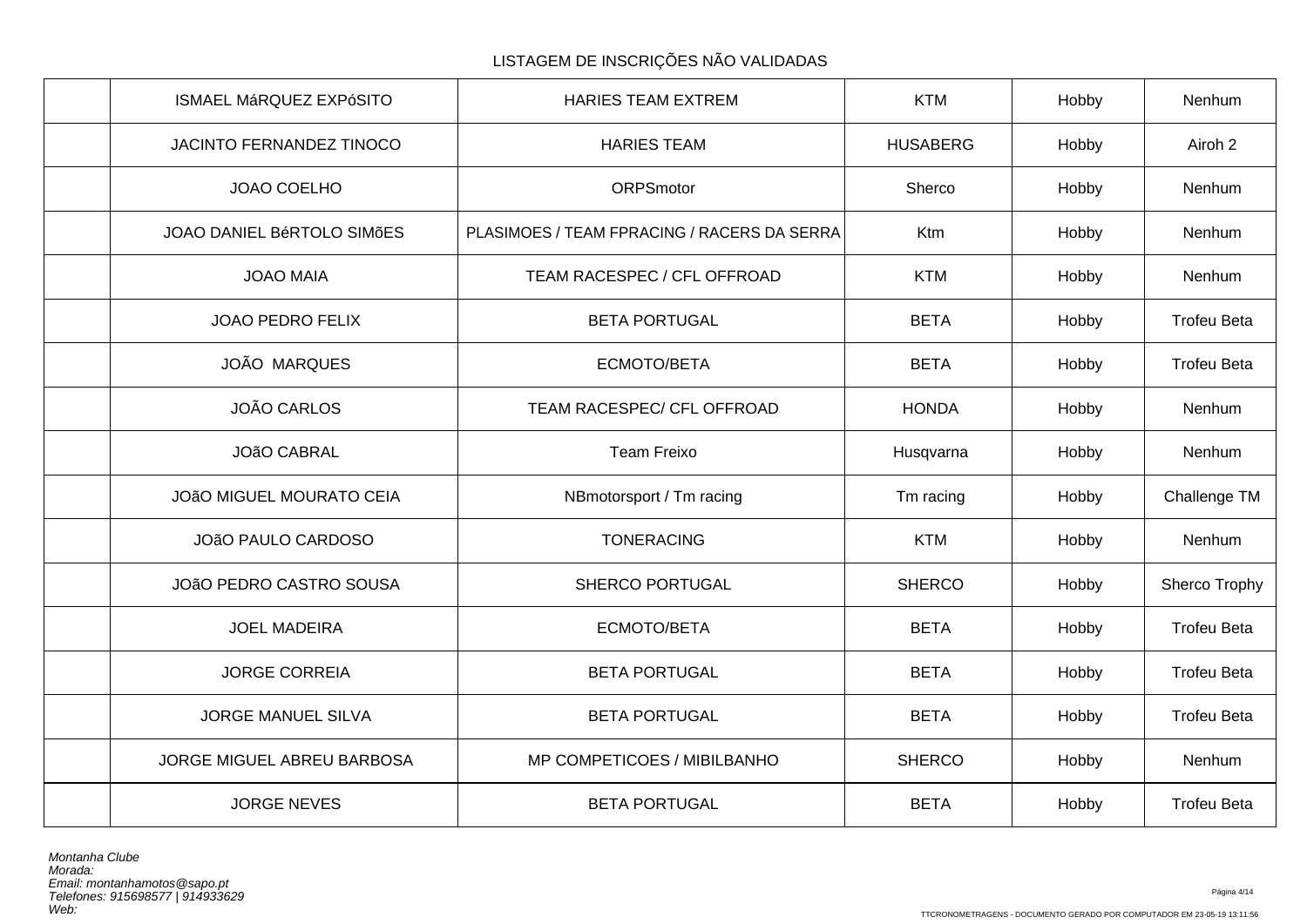| <b>JOSÉ SANTOS</b>                   | TEAM RACESPEC / CFL OFFROAD                              | <b>HUSQVARNA</b> | Hobby | Airoh 2               |
|--------------------------------------|----------------------------------------------------------|------------------|-------|-----------------------|
| JOSé CARLOS CARDOSO                  | <b>TONERACING</b>                                        | <b>HUSQVARNA</b> | Hobby | Nenhum                |
| <b>JOSé FERREIRA</b>                 | TEAM FPRACING / PLASIMOES / OESTENDURO / RACERS DA SERRA | Yamaha           | Hobby | Nenhum                |
| <b>JOSé FONSECA</b>                  | <b>BETA PORTUGAL</b>                                     | <b>BETA</b>      | Hobby | <b>Trofeu Beta</b>    |
| JOSé MARIA BRANDãO                   |                                                          | <b>AJP</b>       | Hobby | Nenhum                |
| JOSE FILIPE MARTINS DE ALMEIDA NUNES | BETA PORTUGAL, MOTO ESPINHA                              | <b>BETA</b>      | Hobby | <b>Trofeu Beta</b>    |
| <b>JOSE GOMES</b>                    | <b>GOMES TEXTEIS/MOTODREAMS</b>                          | <b>SHERCO</b>    | Hobby | Sherco Trophy         |
| <b>LEANDRO PEREIRA</b>               | <b>TEAM LEANDRO PEREIRA</b>                              | <b>KTM</b>       | Hobby | Airoh 2               |
| LUÍS MIGUEL PEREIRA GOMES            | ACRACING/SPORTMOTOS                                      | <b>HONDA</b>     | Hobby | Nenhum                |
| <b>LUIS ALVES</b>                    | <b>TEAM SOLPOSTO</b>                                     | <b>HUSABERG</b>  | Hobby | Nenhum                |
| <b>LUIS DUARTE</b>                   | TEAM RACESPEC / CFL OFFROAD                              | <b>HONDA</b>     | Hobby | Nenhum                |
| LUIS MIGUEL OLIVEIRA MARQUES         | <b>SERRA TEAM / MOTOPRO</b>                              | <b>KTM</b>       | Hobby | Nenhum                |
| <b>MANUEL MOREIRA</b>                | Metralhas                                                | Husqvarna        | Hobby | Nenhum                |
| MARCELO LOURENCO                     | TEAM RACESPEC / CFL OFFROAD                              | <b>HUSQVARMA</b> | Hobby | Nenhum                |
| MARCO JOSE SANTOS BALTAZAR           | <b>MB RACING/GASGAS</b>                                  | <b>GASGAS</b>    | Hobby | <b>Trofeu Gas Gas</b> |
| <b>MARCO PEREIRA</b>                 | PR team                                                  | Honda            | Hobby | Nenhum                |
| <b>MARTIN RODRIGUES</b>              | OFFROAD CAMP - MOTONI - QUADRADO MOTOS                   | <b>HUSQVARNA</b> | Hobby |                       |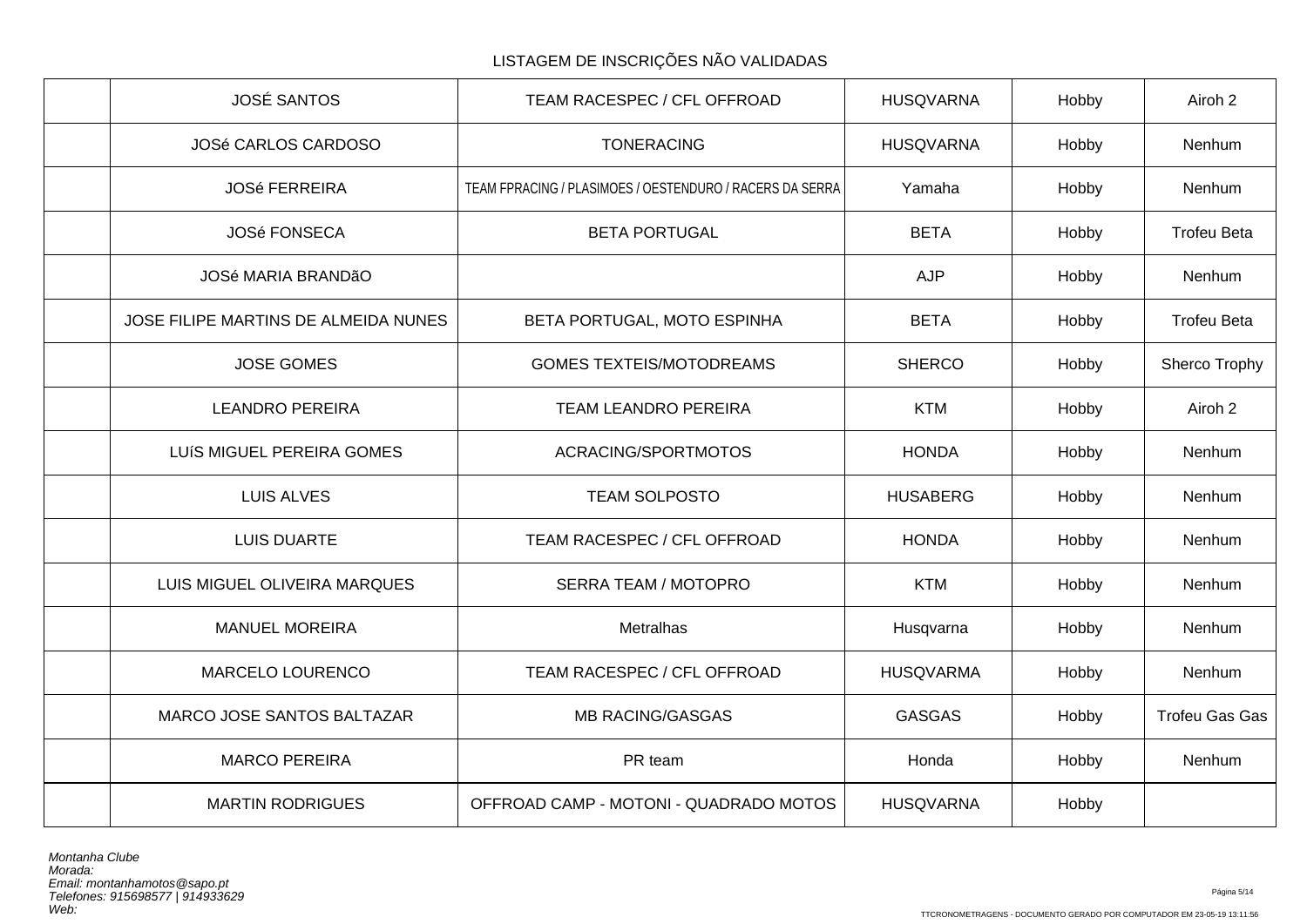| <b>MATHIEU DA COSTA</b>               | <b>BETA PORTUGAL</b>                    | <b>BETA</b>      | Hobby | <b>Trofeu Beta</b>    |
|---------------------------------------|-----------------------------------------|------------------|-------|-----------------------|
| <b>MELISSA ANTUNES</b>                | <b>BETA PORTUGAL</b>                    | <b>BETA</b>      | Hobby | <b>Trofeu Beta</b>    |
| MIGUEL CAÇÃO                          | <b>MOTOPRO</b>                          | <b>HONDA</b>     | Hobby | Nenhum                |
| MIGUEL DE MOURA                       | <b>Oliveira Racing Team</b>             | Yamaha           | Hobby | Nenhum                |
| <b>NELSON COSTA</b>                   | <b>BETA PORTUGAL</b>                    | <b>BETA</b>      | Hobby | <b>Trofeu Beta</b>    |
| NUNO LUIS SEIXAS LEITE FARIA          | <b>BOMCAR KTM-HUSQVARNA</b>             | <b>HUSQVARNA</b> | Hobby | Nenhum                |
| NUNO MARTINHO TRINDADE                | RACER-SHOP / NO-BRAINER / AQUINOS GROUP | YAMAHA           | Hobby | Nenhum                |
| NUNO RICARDO RAPOSO RODRIGUES         | <b>MOTOPRO</b>                          | <b>HONDA</b>     | Hobby | Nenhum                |
| <b>OCTAVIO SOUSA</b>                  | ORPSmotor                               | Kawasaki         | Hobby | Nenhum                |
| PATRICK AGOSTINHO                     | BETA PORTUGAL / AGOMOTOS                | <b>BETA</b>      | Hobby | <b>Trofeu Beta</b>    |
| PAULO ALVES                           | BomCarKTM-HusqvarnaCASTELLUM AVENTURA   | <b>HONDA</b>     | Hobby | Nenhum                |
| PAULO AMORIM                          | <b>BETA PORTUGAL</b>                    | <b>BETA</b>      | Hobby | <b>Trofeu Beta</b>    |
| PAULO CONCEICAO                       | TEAM RACESPEC / CFL OFFROAD             | <b>KTM</b>       | Hobby | Nenhum                |
| PAULO JORGE COSTA GONÇALVES           | <b>BETA PORTUGAL</b>                    | <b>BETA</b>      | Hobby | <b>Trofeu Beta</b>    |
| PAULO JORGE FARIA DE CARVALHO         | TEAM FULL TYRE / FALKEN                 | <b>KTM</b>       | Hobby | Nenhum                |
| PAULO JORGE FERREIRA DE ALMEIDA AMADO | Offtrack/Motodreams                     | Huskvarna        | Hobby | Nenhum                |
| PEDRO ALEXANDRE LOPES BRANCO          | A.C.RACING SPORTMOTOS                   | GasGas           | Hobby | <b>Trofeu Gas Gas</b> |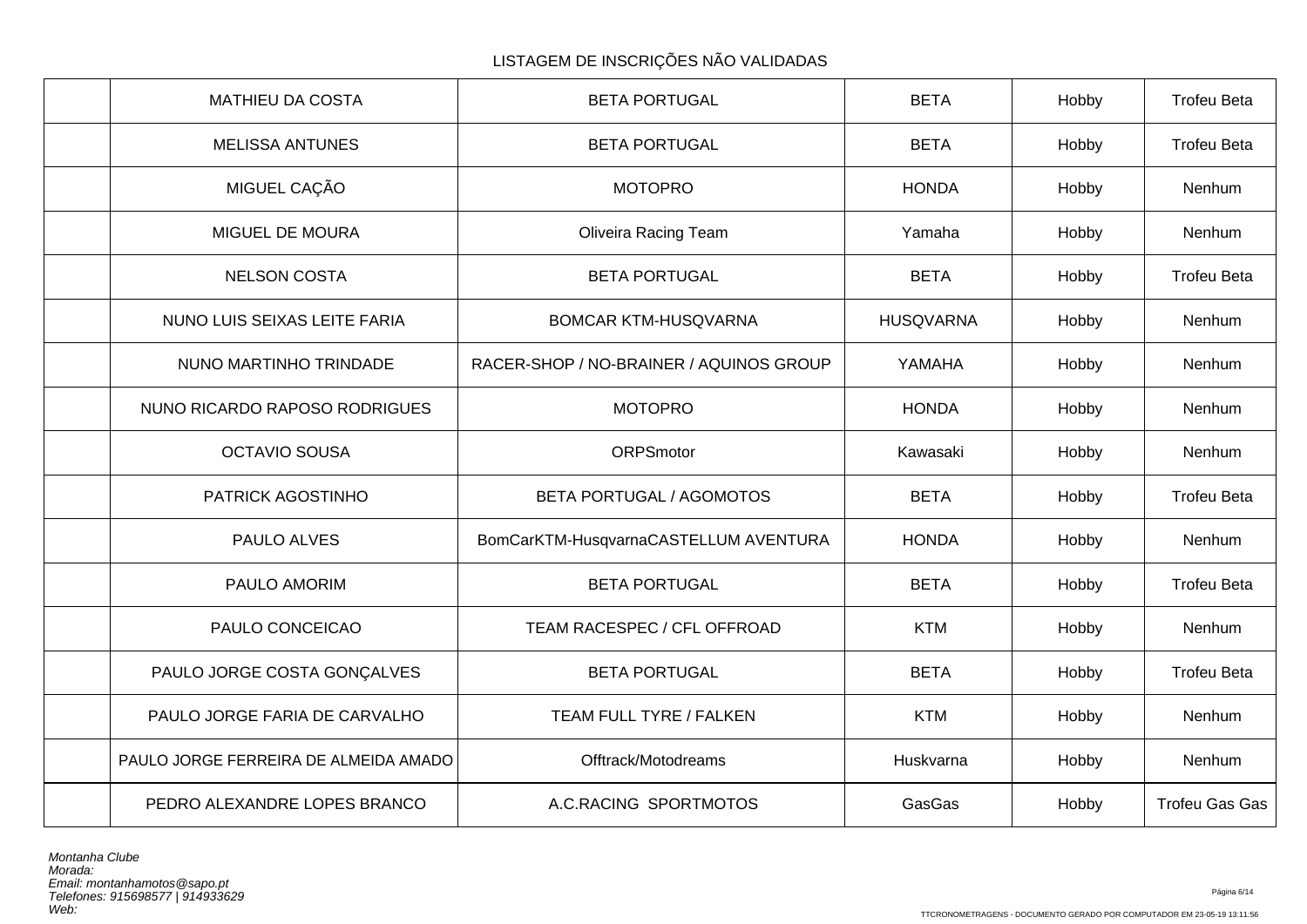| PEDRO AZEVEDO                   |                                  | Yamaha        | Hobby | Nenhum             |
|---------------------------------|----------------------------------|---------------|-------|--------------------|
| PEDRO BRANCO                    |                                  | Gas gas       | Hobby | Nenhum             |
| PEDRO COSTA                     | PNEU SÃ fO PEDRO / J C MOTOS     | <b>SHERCO</b> | Hobby | Sherco Trophy      |
| PEDRO DAVID CARVALHO PEREIRA    | <b>TEAM SOLPOSTO</b>             | <b>KTM</b>    | Hobby | Nenhum             |
| PEDRO DAVID MORÁN SÁNCHEZ       | Motos Tejeda                     | <b>KTM</b>    | Hobby | Nenhum             |
| PEDRO GIL                       | GRT- Gil racing team             | Ktm           | Hobby | Nenhum             |
| PEDRO JOSE PINTO CARDOSO        | La bomba racimg/RRWorks rui reis | Sherco        | Hobby | Airoh 2            |
| PEDRO PáSSARO                   |                                  | <b>KTM</b>    | Hobby | Nenhum             |
| PEDRO PESSOA                    | LOUSAMOTOS / HONDA               | <b>HONDA</b>  | Hobby | Nenhum             |
| PEDRO RICARDO GONÇALVES MERCIER |                                  | ktm           | Hobby | Nenhum             |
| PEDRO TIAGO DE SOUSA PACHECO    | MP COMPETICOES / A ALCATEA       | <b>SHERCO</b> | Hobby | Nenhum             |
| RAFAEL COSTINHA                 | <b>BETA PORTUGAL</b>             | <b>BETA</b>   | Hobby | <b>Trofeu Beta</b> |
| RENATO LOURENCO                 | TEAM RACESPEC / CFL OFFROAD      | <b>KTM</b>    | Hobby | Nenhum             |
| RICARDO JOSE ALMEIDA MARQUES    | motoarganilense                  | ktm           | Hobby | Nenhum             |
| RICARDO MANUEL BAGINA CORDEIRO  | <b>ALTER TT</b>                  | <b>SHERCO</b> | Hobby | Sherco Trophy      |
| <b>RICARDO MARQUES</b>          |                                  | <b>KTM</b>    | Hobby | Nenhum             |
| <b>RICARDO MARQUES GOMES</b>    | TEAM RACESPEC / CFL OFFROAD      | ktm           | Hobby | Nenhum             |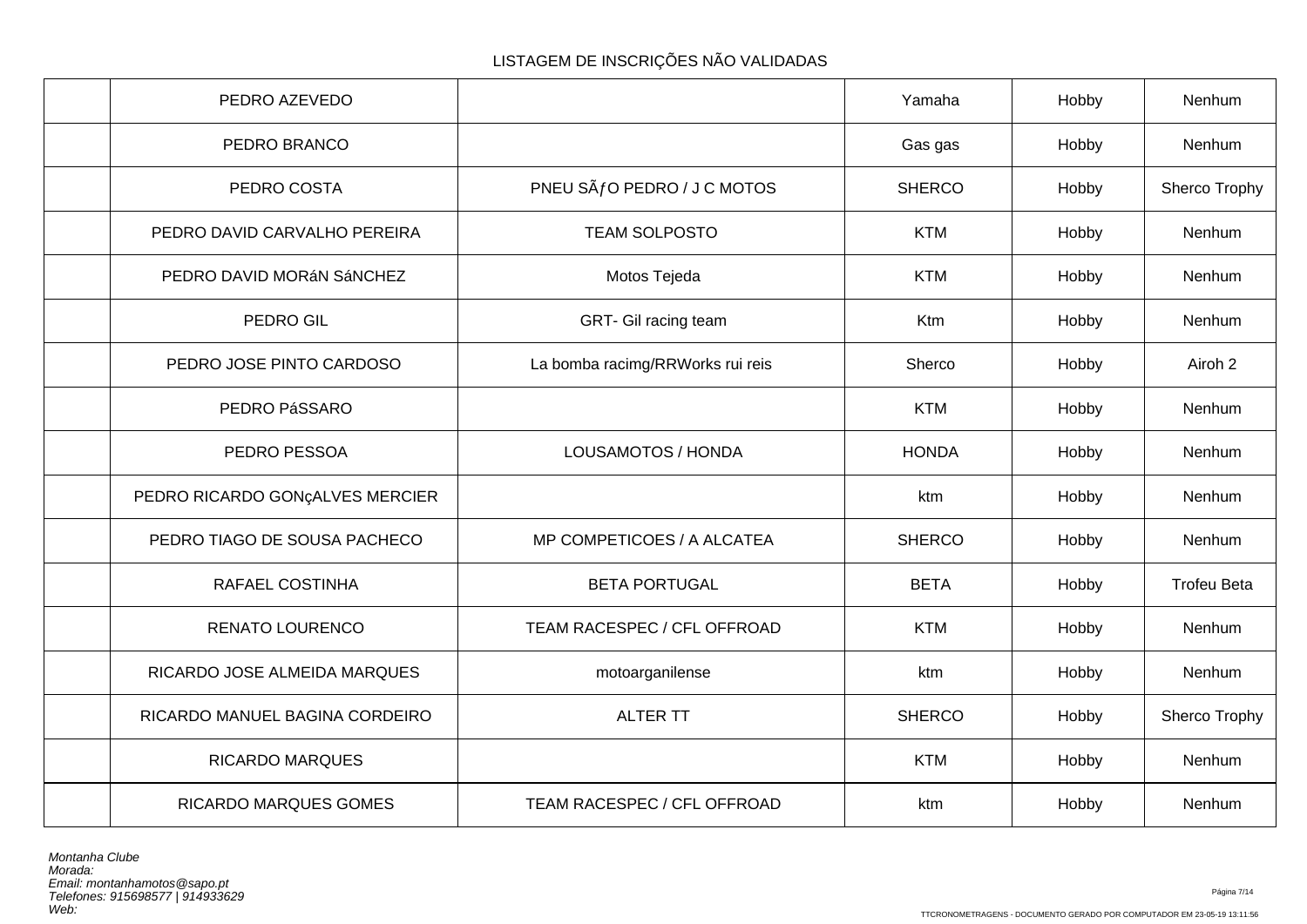|     | RICARDO MOTA                       | <b>BETA PORTUGAL</b>        | <b>BETA</b>   | Hobby | <b>Trofeu Beta</b>    |
|-----|------------------------------------|-----------------------------|---------------|-------|-----------------------|
| 414 | RICARDO PEDRO                      | MP 1 MOTOS-PORTALEGRE       | <b>GASGAS</b> | Hobby | <b>Trofeu Gas Gas</b> |
|     | <b>RICARDO RIBEIRO</b>             | <b>BETA PORTUGAL</b>        | <b>BETA</b>   | Hobby | <b>Trofeu Beta</b>    |
|     | <b>RODRIGO NOGUEIRA</b>            | TEAM SCOTT PORTUGAL         | <b>KTM</b>    | Hobby | Nenhum                |
|     | <b>RUI ALVES</b>                   | <b>BETA PORTUGAL</b>        | <b>BETA</b>   | Hobby | <b>Trofeu Beta</b>    |
|     | <b>RUI FREITAS</b>                 | <b>BETA PORTUGAL</b>        | <b>BETA</b>   | Hobby | <b>Trofeu Beta</b>    |
|     | RUI LOURENÃSO                      | MOTOPRO ALTERTT             | <b>KTM</b>    | Hobby | Nenhum                |
|     | <b>RUI RODRIGUES</b>               | TEAM RACESPEC / CFL OFFROAD | <b>KTM</b>    | Hobby | Nenhum                |
|     | <b>RUI SOUSA</b>                   | <b>BETA PORTUGAL</b>        | <b>BETA</b>   | Hobby | <b>Trofeu Beta</b>    |
|     | <b>SAMUEL RODRIGUES</b>            | <b>TONERACING</b>           | <b>KTM</b>    | Hobby | Nenhum                |
|     | TIAGO JORGE FONSECA BRITO          | Raceshop                    | Tm            | Hobby | Nenhum                |
|     | <b>TIAGO RIBEIRO</b>               | <b>BETA PORTUGAL</b>        | <b>BETA</b>   | Hobby | <b>Trofeu Beta</b>    |
|     | TOZé CAPITãO                       | <b>BETA PORTUGAL</b>        | <b>BETA</b>   | Hobby | <b>Trofeu Beta</b>    |
|     | VASCO ANTONIO PENEDO RIBEIRO PINTO | <b>Team Metralhas</b>       | <b>KTM</b>    | Hobby | Nenhum                |
|     | VASCO CAMPOS                       | <b>ORT</b>                  | Sherco        | Hobby | Nenhum                |
|     | VÍTOR CORREIA                      |                             | <b>KTM</b>    | Hobby | Nenhum                |
|     | <b>VITOR COSTA</b>                 | <b>BETA PORTUGAL</b>        | <b>BETA</b>   | Hobby | <b>Trofeu Beta</b>    |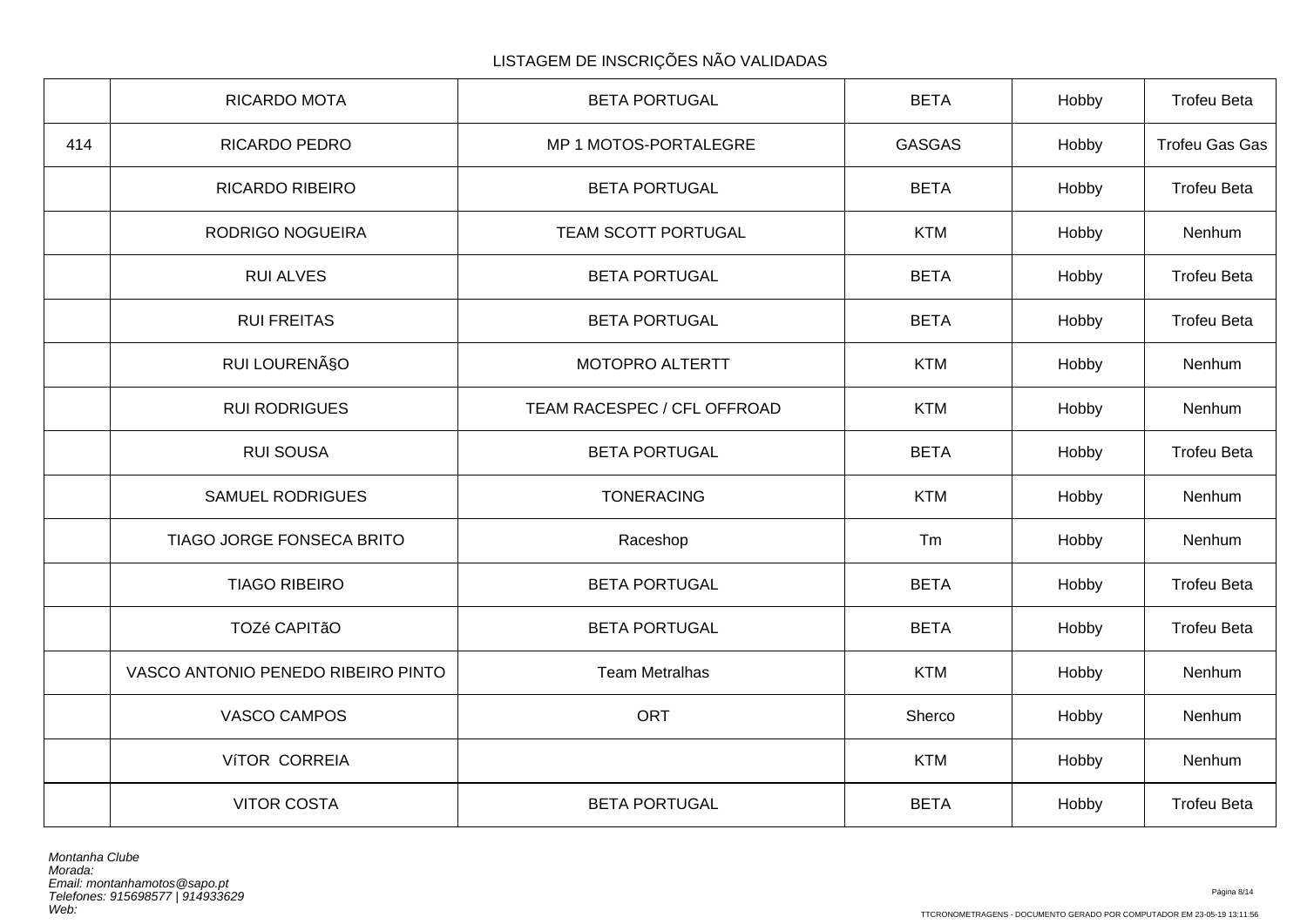|     | <b>VITOR HUGO ANDRADE</b>           | <b>BETA PORTUGAL</b>               | <b>BETA</b>      | Hobby           | <b>Trofeu Beta</b>    |
|-----|-------------------------------------|------------------------------------|------------------|-----------------|-----------------------|
|     | VITOR MANUEL PEREIRA FERNANDES      | <b>VITAUTO</b>                     | <b>SHERCO</b>    | Hobby           | Nenhum                |
| 149 | ANDRé MARTINS                       | RACESTARS/MR RACING                | YAMAHA           | Open            | Nenhum                |
|     | ENRIQUE VEGA GONZÁLEZ               | <b>SVG FISIOTERAPIA</b>            | <b>KTM</b>       | Open            | Nenhum                |
| 108 | FERNANDO SOUSA JR.                  | <b>IS3 RACING TEAM</b>             | <b>KTM</b>       | Open            | Nenhum                |
| 266 | <b>JAVI QUINTAS</b>                 | GASGAS SIL-CROSSPRO-MXCLAY         | <b>GASGAS</b>    | Open            | <b>Trofeu Gas Gas</b> |
| 110 | <b>JOÃO MOURA</b>                   | <b>IRMALEX RACING</b>              | <b>HUSQVARNA</b> | Open            |                       |
| 119 | <b>MARCO EURICO FREITAS CORREIA</b> | MOTODREAMS/RESTAURADORES DA GRANJA | <b>SHERCO</b>    | Open            | Sherco Trophy         |
|     | MIGUEL FERNANDES                    | Mp competições/sherco portugal     | Sherco           | Open            | Sherco Trophy         |
| 130 | NUNO CAÇÃO                          | ECMOTO / BETA                      | <b>BETA</b>      | Open            | Nenhum                |
| 111 | <b>NUNO FREITAS</b>                 | FREMOTO - MUNICIPIO DE VILA VERDE  | <b>KTM</b>       | Open            | Nenhum                |
| 115 | PEDRO JORGE VIGARIO SANTOS OLIVEIRA |                                    | <b>HONDA</b>     | Open            | Nenhum                |
| 100 | <b>RICARDO WILSON</b>               | <b>MOTOEXTREMEGASGASMOTOS</b>      | <b>GASGAS</b>    | Open            | Nenhum                |
| 117 | RODRIGO CASTELO BRANCO BELCHIOR     | KTM / LFSPORT                      | <b>KTM</b>       | Open            | Nenhum                |
| 104 | <b>TIAGO CAETANO</b>                | TEAM RACESPEC / CFL OFFROAD        | <b>HUSQVARNA</b> | Open            | Nenhum                |
| 364 | JOANA ALVES GONÇALVES               | JETMAR HUSQVARNA                   | <b>HUSQVARNA</b> | Senhoras        | Nenhum                |
| 357 | ABÍLIO PAULO DA MOTA SOARES         | SOARESPACK/MOTODREAMS              | <b>SHERCO</b>    | Super Veteranos | Sherco Trophy         |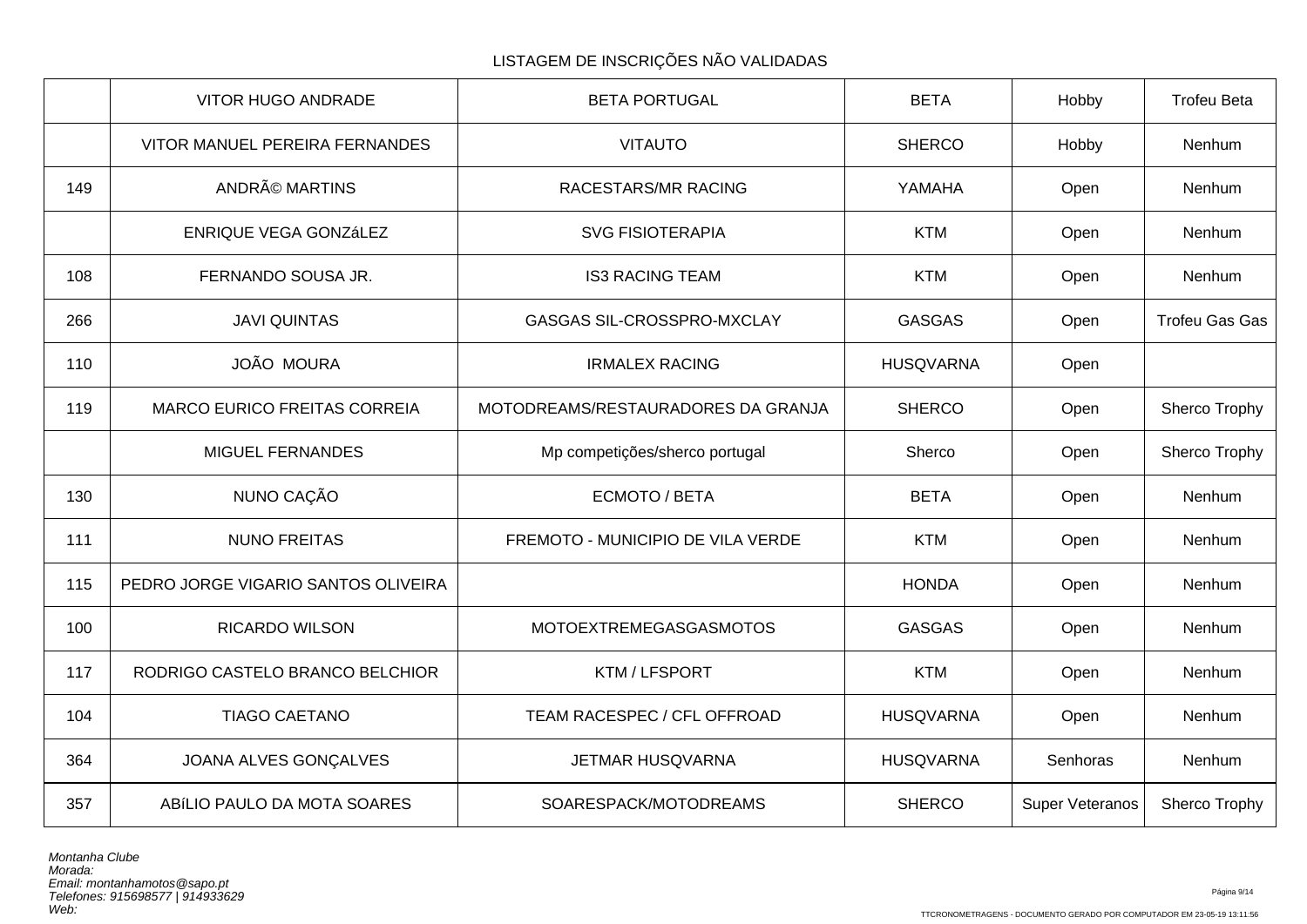| 349 | ALBERTO CARVALHO DE OLIVEIRA                | ECMOTO/BETA                                          | <b>BETA</b>      | Super Veteranos | <b>Trofeu Beta</b> |
|-----|---------------------------------------------|------------------------------------------------------|------------------|-----------------|--------------------|
| 340 | ALCIDES JOSÃ $f$ © DOS SANTOS CALÃ $f$ §ADA | AC RACING â€"SPORTMOTOS                              | <b>HONDA</b>     | Super Veteranos | Nenhum             |
| 347 | <b>ANTONIO CARMO</b>                        | ACMOTOS/TM RACING/MOTUL/ARSIPEÇAS7CROSSPRO/ METZELER | <b>TM</b>        | Super Veteranos | Challenge TM       |
| 344 | CARLOS MANUEL FERREIRA LOPES                |                                                      | <b>SHERCO</b>    | Super Veteranos | Nenhum             |
| 353 | <b>EDUARDO NEVES</b>                        | ECMOTO/BETA                                          | <b>BETA</b>      | Super Veteranos | <b>Trofeu Beta</b> |
| 358 | <b>FERNANDO SOUSA</b>                       | <b>IS3 RACING TEAM</b>                               | <b>KTM</b>       | Super Veteranos | Nenhum             |
| 350 | <b>ILIDIO DE JESUS</b>                      | ECMOTO/BETA                                          | <b>BETA</b>      | Super Veteranos | <b>Trofeu Beta</b> |
| 370 | JOSE DANIEL RODRIGUEZ GONZALEZ              | <b>MOTO EXTREME</b>                                  | <b>GAS GAS</b>   | Super Veteranos | Nenhum             |
| 346 | PAULO JORGE MIRANDA                         | TURRES OFF ROAD - HUSQVARNA                          | <b>HUSQVARNA</b> | Super Veteranos | Airoh 2            |
| 354 | PEDRO SARREIRA                              | PETROAREIA/REPSOL/ FP SHOP/BRINCA NA PEDRA TEAM      | YAMAHA           | Super Veteranos | Nenhum             |
|     | <b>RUI COSTA</b>                            | <b>BP ULTIMATE - MCFF</b>                            | <b>HUSQVARNA</b> | Super Veteranos | Nenhum             |
|     | <b>RUI COSTA</b>                            | <b>BP ULTIMATE - MCFF</b>                            | <b>HUSQVARNA</b> | Super Veteranos | Nenhum             |
| 351 | ULISSES ROSSA                               | ECMOTO/BETA                                          | <b>BETA</b>      | Super Veteranos | <b>Trofeu Beta</b> |
| 155 | <b>DIOGO SILVA</b>                          | <b>CLUBE DOUROXTREME</b>                             | <b>KTM</b>       | Verdes 1        | Airoh 1            |
| 178 | <b>FABIO MAGALHÃES RED</b>                  | <b>RIVAIS DE MÉRITO</b>                              | YAMAHA           | Verdes 1        | Airoh 1            |
| 187 | <b>FILIPE SAUDE</b>                         | <b>FLS ACTION TEAM</b>                               | <b>SHERCO</b>    | Verdes 1        | Sherco Trophy      |
| 198 | <b>FRANCISCO RODRIGUES</b>                  | <b>TURRES OFF ROAD</b>                               | YAMAHA           | Verdes 1        | Nenhum             |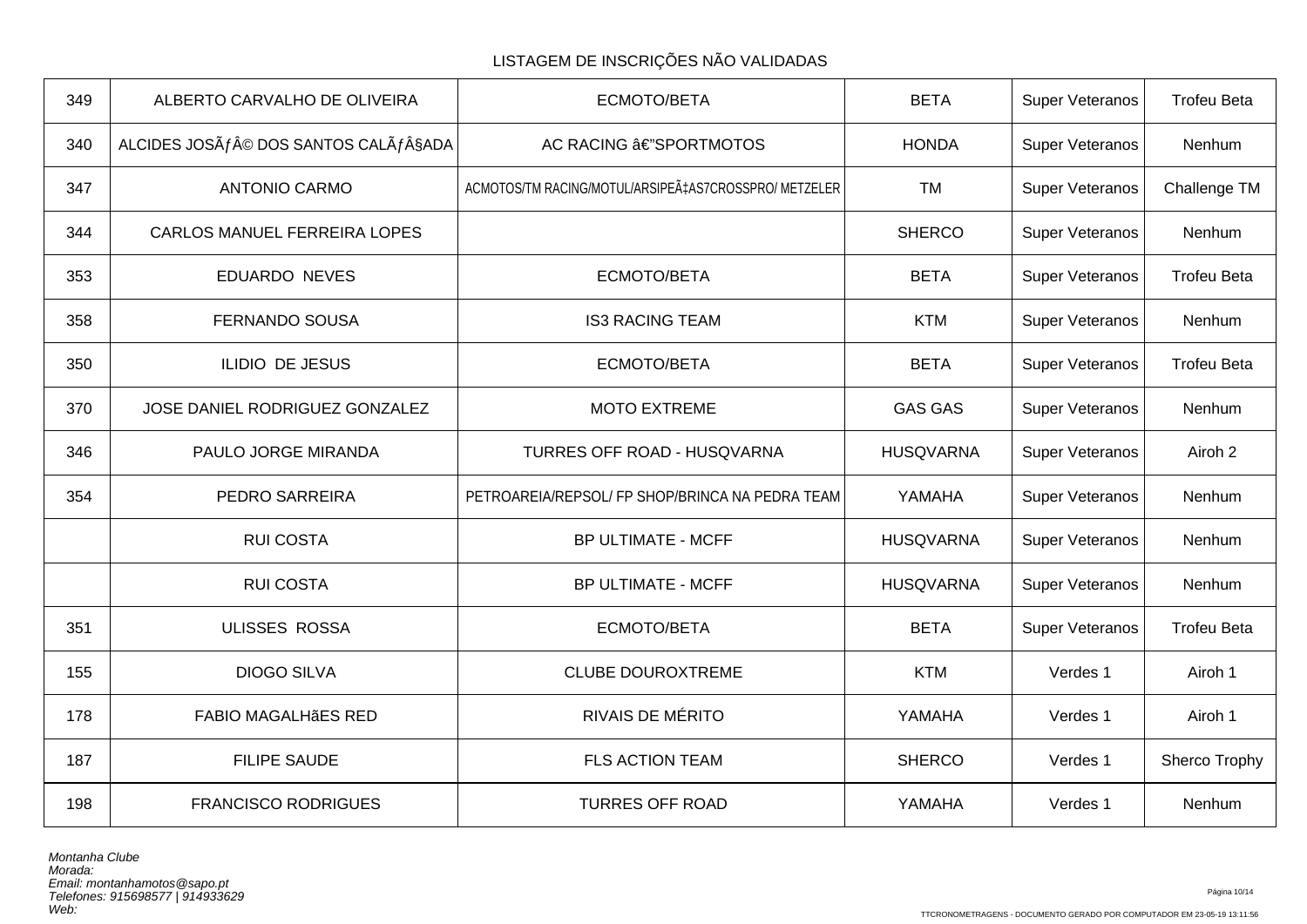| 150 | FREDERICO DE JESUS RODRIGUES VILARANDA ROCHA | <b>BOMCAR / HUSQVARNA</b>                                                  | <b>HUSQVARNA</b> | Verdes 1 | Youth Cup     |
|-----|----------------------------------------------|----------------------------------------------------------------------------|------------------|----------|---------------|
| 159 | <b>GONÇALO SALGADO</b>                       | CAISMOTOR/SALGADOS MOTO                                                    | <b>KTM</b>       | Verdes 1 |               |
| 184 | <b>HUGO SILVA</b>                            | MOTO PENEDO, R3ACT RESTAURADORES DA GRANJA MRWFAFE Atelier-Salomé oliveira | <b>SHERCO</b>    | Verdes 1 | Nenhum        |
| 177 | JOÃO PEDRO LEITE DA SILVA                    | <b>RIVAIS DE MÉRITO</b>                                                    | <b>KTM</b>       | Verdes 1 | Youth Cup     |
| 188 | <b>LUIS ROCHA</b>                            | SPEEDFREAK, THE NORTH FACE, MUSADOURO CABELEIREIROS, IS3                   | <b>HUSQVARNA</b> | Verdes 1 | Nenhum        |
|     | <b>MANUEL MOURA</b>                          | <b>Oliveira Racing Team</b>                                                | Yamaha           | Verdes 1 | Airoh 1       |
| 171 | <b>MATEUS CÊPA</b>                           | <b>RIVAIS DE MÉRITO</b>                                                    | <b>HUSQVARNA</b> | Verdes 1 | Youth Cup     |
| 194 | MICAEL FILIPE NAZARÉ VICENTE                 | THM- ENDURO RACING/ P.G MOTOS/ GMSR                                        | YAMAHA           | Verdes 1 | Airoh 1       |
| 226 | MIGUEL ANGELO GONCALVES SAUDE                | MOTOFM motoclube Loulé                                                     | <b>KTM</b>       | Verdes 1 | Nenhum        |
| 152 | <b>MIGUEL MOURA</b>                          | <b>OLIVEIRA RACING TEAM</b>                                                | YAMAHA           | Verdes 1 | Youth Cup     |
| 191 | PEDRO DUARTE                                 | GÓIS MOTO CLUBE/ALVES BANDEIRA/SAGRES/PITOS                                | <b>TM</b>        | Verdes 1 | Challenge TM  |
| 193 | RICARDO ALEXANDRE PEREIRA MARTINS            | <b>TEAM MARTINHO/ LMOTO</b>                                                | <b>SHERCO</b>    | Verdes 1 | Sherco Trophy |
| 164 | <b>RODRIGO LUZ</b>                           | <b>OLIVEIRA RACING TEAM</b>                                                | YAMAHA           | Verdes 1 | Youth Cup     |
| 196 | RUI PEDRO NOGUEIRA FERNANDES                 | MOTODREAMS/SHERCOPORTUGAL                                                  | <b>SHERCO</b>    | Verdes 1 | Youth Cup     |
| 151 | <b>TOMÁS BRAGA</b>                           |                                                                            | <b>KTM</b>       | Verdes 1 | Nenhum        |
| 246 | ANÍBAL BOTELHO                               |                                                                            | <b>KTM</b>       | Verdes 2 | Nenhum        |
| 204 | BERNARDO ANDRADE CRUZ                        | <b>CS RACING TEAM</b>                                                      | <b>KTM</b>       | Verdes 2 | Nenhum        |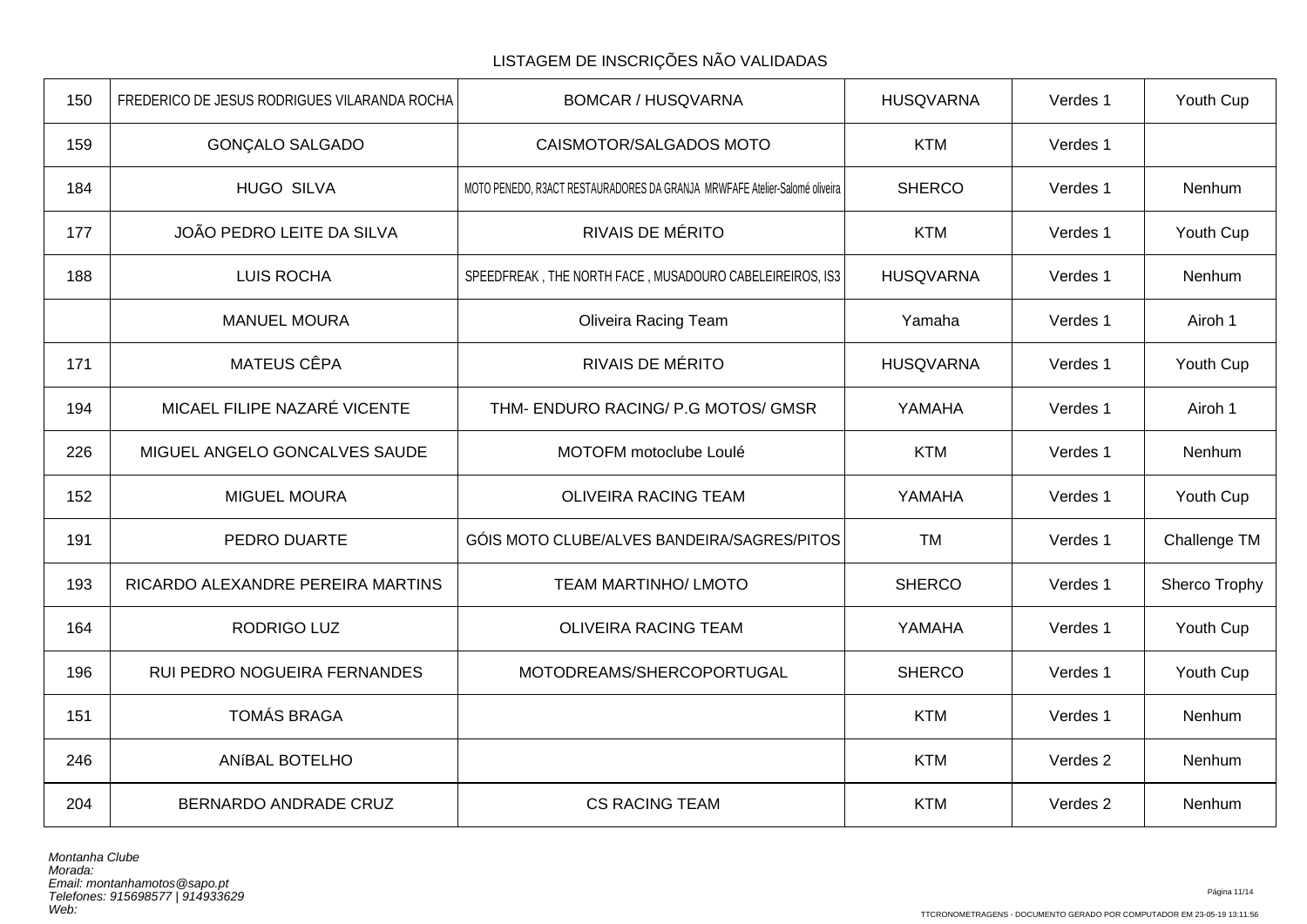| 215 | BRUNO ALEXANDRE VIEIRA ANTUNES      | ETICSPRO ENDURO TEAM                    | YAMAHA           | Verdes 2 | Nenhum             |
|-----|-------------------------------------|-----------------------------------------|------------------|----------|--------------------|
| 244 | <b>CARLOS FERREIRA</b>              | <b>HARDENDURO TEAM</b>                  | <b>HUSQVARNA</b> | Verdes 2 | Nenhum             |
| 210 | <b>CARLOS PINHO</b>                 | BOP RACING / MOTUL / EDUARDO COELHO LDA | <b>HONDA</b>     | Verdes 2 | Nenhum             |
| 225 | <b>DIOGO NOGUEIRA</b>               | <b>AFN</b>                              | <b>HUSQVARNA</b> | Verdes 2 | Nenhum             |
|     | <b>FILIPE OLIVEIRA</b>              | Zepa racing                             | Ktm              | Verdes 2 | Airoh 2            |
|     | <b>FILIPE TANIKO</b>                | Zepa racing                             | Ktm              | Verdes 2 | Airoh 1            |
| 201 | HUGO ALEXANDRE SANTOS PAULO         | THM - PG MOTOS - GMSR                   | <b>KTM</b>       | Verdes 2 | Airoh 1            |
| 237 | <b>IGOR MIGUEL ANTUNES DOMINGOS</b> | ORT-                                    | YAMAHA           | Verdes 2 | Nenhum             |
| 212 | JOEL FERREIRA PAIVA                 | <b>BOMCAR HUSQVARNA</b>                 | <b>HUSQVARNA</b> | Verdes 2 | Nenhum             |
| 203 | JOSÉ PIMENTA                        | <b>TONERACING</b>                       | <b>KTM</b>       | Verdes 2 | Nenhum             |
| 221 | <b>JOSé EDUARDO MOURA SANTINHOS</b> | <b>CS RACING TEAM</b>                   | <b>HUSQVARNA</b> | Verdes 2 |                    |
| 245 | <b>MARIO GOMES DA SILVA</b>         | TINTAS TROYA - SPEEDFREAK               | <b>HUSQVARNA</b> | Verdes 2 | Nenhum             |
| 218 | MIGUEL ÂNGELO CORDEIRO              | ALTER TT MOTOPRO                        | <b>KTM</b>       | Verdes 2 | Nenhum             |
| 230 | NORBERTO SOARES PINTO               | <b>MOTODREAMS</b>                       | <b>KTM</b>       | Verdes 2 | Airoh 1            |
| 236 | PATRICIO RIBEIRO                    | <b>BETA PORTUGAL</b>                    | <b>BETA</b>      | Verdes 2 | <b>Trofeu Beta</b> |
| 222 | PEDRO MIGUEL CRAVOSA SAÚDE          | MOTOSPAZIO RACING TEAM                  | <b>KTM</b>       | Verdes 2 | Nenhum             |
| 248 | <b>RICARDO</b>                      | HARDENDURO TEAM                         | <b>HUSQVARNA</b> | Verdes 2 | Nenhum             |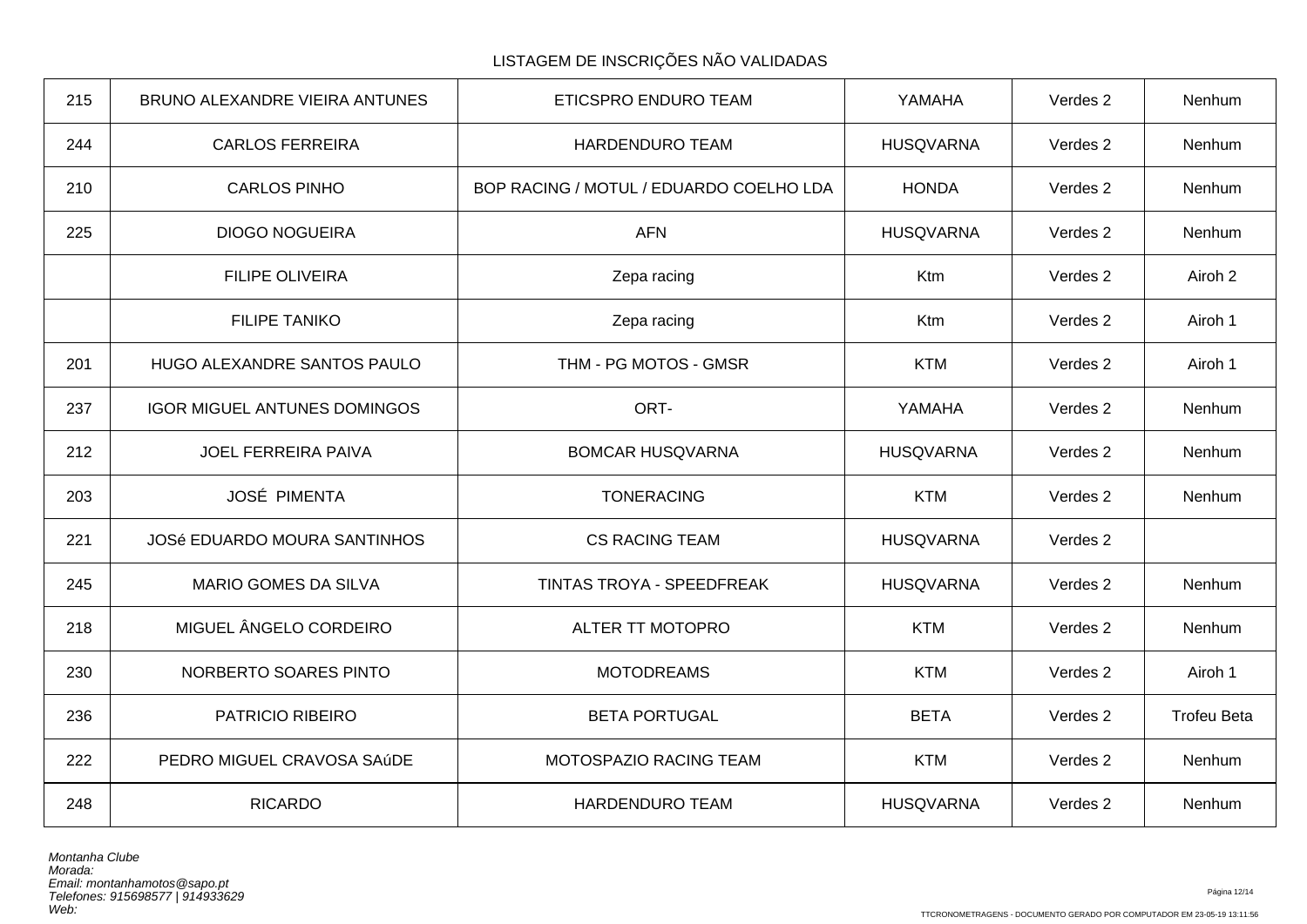LISTAGEM DE INSCRIÇÕES NÃO VALIDADAS

| 238 | RODRIGO MIGUEL MARTINHO           | SOCOMARTINHOS CONST / BRINCA NA PEDRA       | <b>HUSKVARNA</b> | Verdes 2  | Nenhum                |
|-----|-----------------------------------|---------------------------------------------|------------------|-----------|-----------------------|
| 235 | SéRGIO ANTÓNIO DE OLIVEIRA MATEUS | ETICSPRO ENDURO TEAM                        | <b>KTM</b>       | Verdes 2  | Nenhum                |
| 220 | <b>TIAGO DIAS RODRIGUES</b>       | THM / PG MOTOS                              | <b>BETA</b>      | Verdes 2  | <b>Trofeu Beta</b>    |
| 231 | TIAGO MANUEL MATOS LOPES          | MACTT/DOCINHOS DA BEIRA/ESCUDEIRO CB        | <b>KTM</b>       | Verdes 2  | Nenhum                |
| 258 | <b>DUARTE MOTA</b>                | XTRIBO / TRUEMX / MADWAVE                   | YAMAHA           | Verdes 3  | Nenhum                |
| 269 | <b>IURI BARBOSA ALVES</b>         | MOMENTO TT RACING TEAM                      | <b>HUSQVARNA</b> | Verdes 3  | Nenhum                |
| 260 | <b>JOEL CARVALHO</b>              | ETICSPRO ENDURO TEAM                        | <b>HUSQVARNA</b> | Verdes 3  | Nenhum                |
| 272 | JOSE PEDRO RODRIGUES PINTO        | <b>LFSPORT</b>                              | <b>KTM</b>       | Verdes 3  |                       |
| 261 | NELSON DELGADO TOMÁS              | TOMÁS COMPETIçãO / MAC TT                   | <b>GAS GAS</b>   | Verdes 3  | <b>Trofeu Gas Gas</b> |
| 288 | <b>NUNO GONCALVES</b>             | RRWORKS   GOIS MOTO CLUBE   SHERCO PORTUGAL | <b>SHERCO</b>    | Verdes 3  | Sherco Trophy         |
| 298 | <b>NUNO TAVARES</b>               | <b>NT RACING TEAM</b>                       | <b>GASGAS</b>    | Verdes 3  | <b>Trofeu Gas Gas</b> |
| 250 | PEDRO PINHEIRO                    | BETA PORTUGAL / AP MOTORS                   | <b>BETA</b>      | Verdes 3  | <b>Trofeu Beta</b>    |
| 270 | SÉRGIO MANUEL MARQUES INÊS        | MOMENTO TT RACING TEAM                      | <b>HUSQVARNA</b> | Verdes 3  | Airoh 1               |
| 271 | TIAGO MIGUEL SALGADO REI          | MOMENTOTT RACING TEAM                       | <b>KTM</b>       | Verdes 3  | Airoh 1               |
|     | ALEJANDRO RUIZ ALMUZARA           | GASGAS SIL-CROSSPRO-MXCLAY                  | <b>GASGAS</b>    | Veteranos | <b>Trofeu Gas Gas</b> |
|     | <b>ANTONIO OLIVEIRA</b>           | <b>Oliveira Racing Team</b>                 | Yamaha           | Veteranos | Airoh 1               |
| 330 | <b>CELSO MOREIRA</b>              | <b>PXRACING</b>                             | <b>KTM</b>       | Veteranos | Nenhum                |